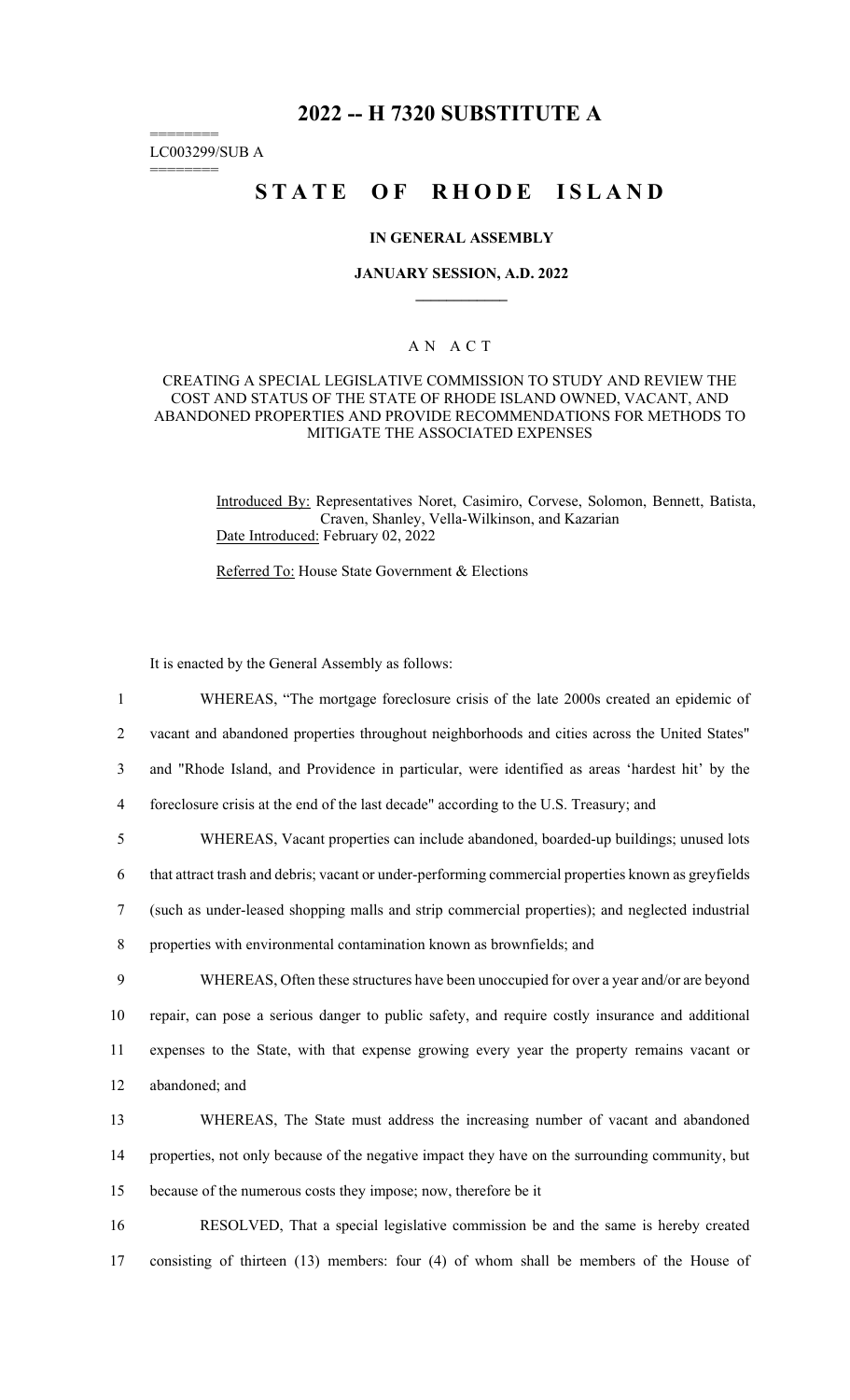1 Representatives, not more than three (3) from the same political party, to be appointed by the 2 Speaker of the House; one of whom shall be the Executive Director of the Rhode Island League of 3 Cities and Towns, or designee; one of whom shall be the Rhode Island Tax Administrator, or 4 designee; one of whom shall be the Rhode Island General Treasurer, or designee; one of whom 5 shall be the RI Building Code Commissioner, or designee; one of whom shall be the Director of 6 the Department of Administration, or designee; one of whom shall be the Rhode Island Attorney 7 General, or designee; one of whom shall be a real estate attorney, to be appointed by the Speaker 8 of the House; one of whom shall be a Rhode Island home builder, to be appointed by the Speaker 9 of the House; and one of whom shall be the Chair of the Rhode Island State Properties Committee, 10 or designee.

11 In lieu of any appointment of a member of the legislature to a permanent advisory 12 commission, a legislative study commission, or any commission created by a General Assembly 13 resolution, the appointing authority may appoint a member of the general public to serve in lieu of 14 a legislator, provided that the Majority Leader or the Minority Leader of the political party which 15 is entitled to the appointment, consents to the member of the general public.

16 The purpose of said commission shall be to make a comprehensive study and review of the 17 costs and status of state owned vacant and abandoned properties and provide recommendations for 18 methods to mitigate the associated expenses including, but not limited to:

19 • Summarize the many and varied costs that vacant and abandoned properties impose;

- 20 Find ways to recapture and assess the value in vacant properties, bringing vitality back to 21 once blighted neighborhoods; and
- 22 Streamline the approval process for returning tax-delinquent properties to productive use; 23 and

24 Forthwith upon passage of this resolution, the members of the commission shall meet at 25 the call of the Speaker of the House and organize and shall select a chairperson.

26 Vacancies in said commission shall be filled in like manner as the original appointment.

27 The membership of said commission shall receive no compensation for their services.

28 All departments and agencies of the state shall furnish such advice and information,

- 29 documentary and otherwise, to said commission and its agents as is deemed necessary or desirable
- 30 by the commission to facilitate the purposes of this resolution.

31 The Speaker of the House is hereby authorized and directed to provide suitable quarters for 32 said commission; and be it further

- 33 RESOLVED, That the commission shall report its findings and recommendations to the
- 34 House of Representatives no later than May 1, 2023, and said commission shall expire on June 30,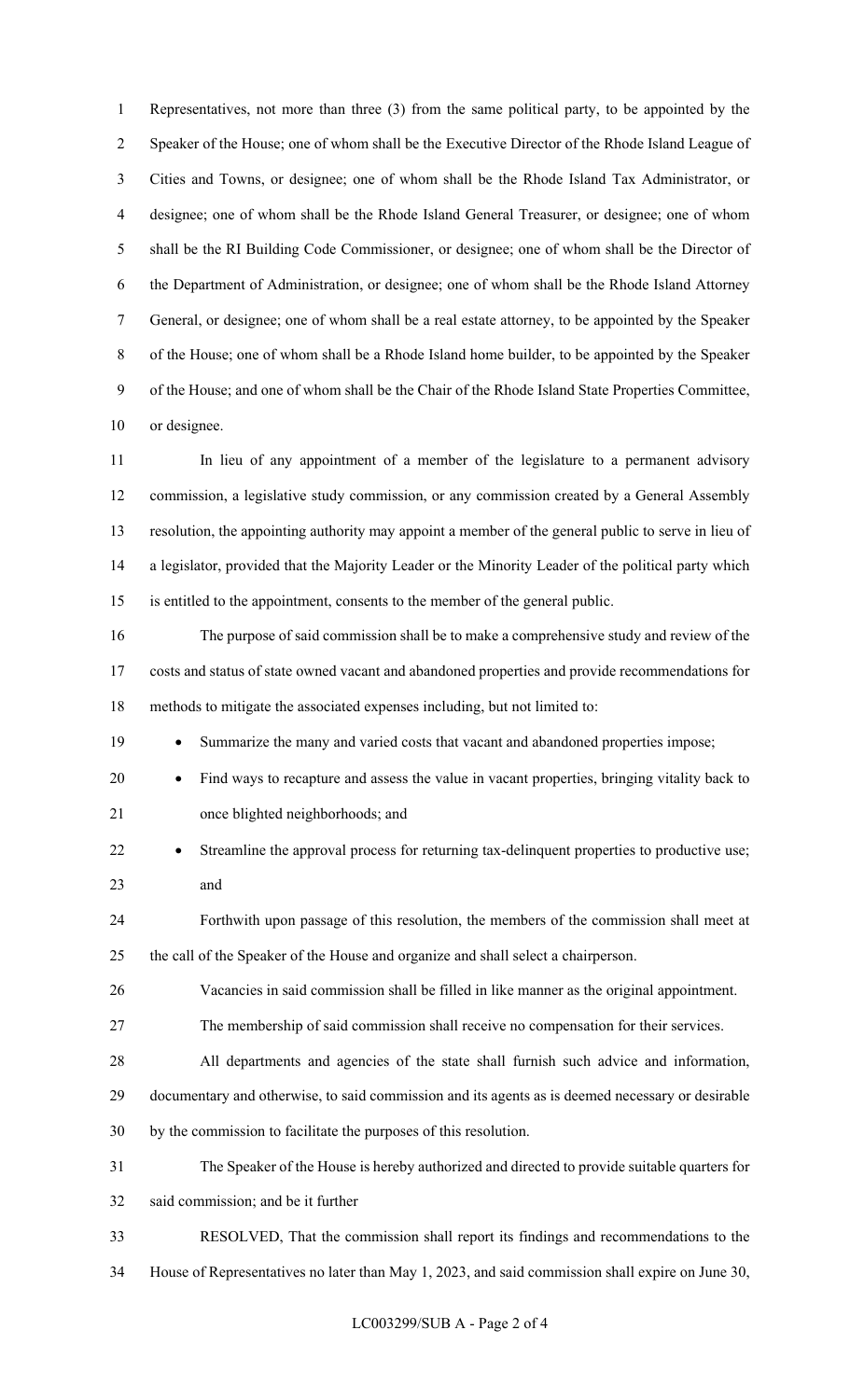1 2023.

======== LC003299/SUB A ========